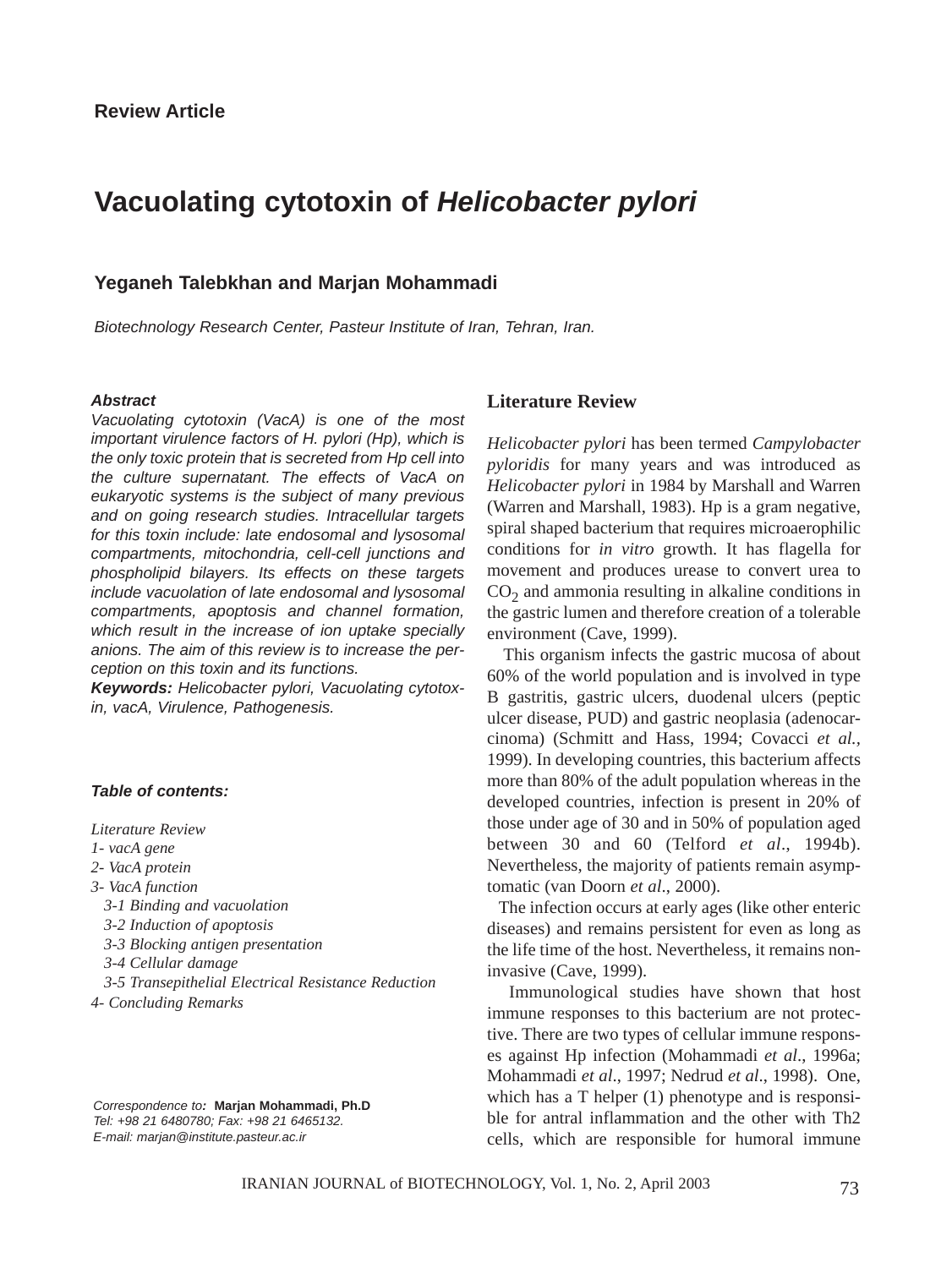responses through specific cytokine secretion, such as IL-4 (Mohammadi *et al*., 1996a).

Several studies suggest that Hp adheres to gastric epithelial cells without any significant destruction of cellular membranes (Hofman *et al*., 2000). This bacterium is capable of residing in the gastric pH of 2-7, pertaining to luminal surface to deep epithelial layers respectively (Cover *et al*., 1997). Hp infection is the second most common bacterial infection after *Streptococcus mutans* infection that is responsible for dental cavities (Telford *et al*., 1997).

There are some virulence factors, which are necessary for Hp pathogenesis. These factors include: **Urease**, which is required for neutralization of acidic pH of the gastric lumen and initial colonization of Hp cells (Labigne *et al*., 1991). This enzyme is active in acidic pH and hydrolyzes urea into  $CO<sub>2</sub>$  and ammonia which protects Hp cells by creating a neutral microenvironment (Dunn *et al*., 1997). **Flagellum** which is the major cause of bacterial movement in the gastric mucosal layer (Leying *et al*., 1992). **Cytotoxin-associated gene product (CagA)** which is present in about 60-70% of Hp strains and is associated with exacerbation of the associated gastric inflammation (Atherton, 1997). This effect may be due to the induction of IL-8 production (Atherton, 1997). *cagA* gene is a genetic marker for a major gene cluster which is called cagPAI and is about 40 kb and is suggested to be acquired from other bacterial species. Apparently Hp can infect more subjects than other Helicobacter species because of producing enzymes such as catalase, oxidase, protease and phospholipase (Ilver *et al*., 1998). **Vacuolating cytotoxin (VacA)** is one of the most important virulence factors of Hp that is extracellular and causes damage to the gastric epithelial layer as a result of vacuolation of late endosomal and lysosomal compartments of these cells.

All of the Hp strains possess the gene for vacA but only 50-60% of them manifest cytotoxic activity *in vivo*. This gene is composed of different regions beginning with the signal sequence (s region) followed by the mid region (m region) which display the following two genotypes respectively: s1 or s2 and m1 or m2. These genotypes are distributed differently in various parts of the world. The mosaic combination of these genotypes result in several genotypes, which include: s1m1, s1m2, s2m2 and the s2m1 genotype that has seldom been reported (Atherton *et al*., 1995; Letley *et al*., 1999; Mohammadi *et al*., 2003).

Pathological studies in western countries have shown

that the majority of Hp strains that cause PUD are of the s1m1 or s1m2 genotype and the s2m2 genotype has little relation with PUD or gastric cancer. In our study and some eastern studies such as that from Taiwan, it was shown that s1m2 strains are more prevalent in PUD patients (Wang *et al*., 1998; Mohammadi *et al*., 2003).

VacA protein is composed of three parts: signal peptide (33 aa), mature protein (95 kDa), carboxy terminal region (45 kDa). The mature peptide has two parts with different roles in vacuolating activity of Hp. This protein is secreted from Hp cells into the gastric lumen and acidic pH of gastric juice causes activation of this protein and internalization of the protein into gastric epithelial cells. Vacuolation of these cells will occur as a result of changes in  $H^+$ -K<sup>+</sup> ATPase activity of late endosomal and lysosomal compartments.

### **1-** *vacA* **gene**

As previously mentioned, almost all Hp strains have one copy of *vacA* gene but only 50-60% of them show cytotoxic activity (Cover *et al*., 1990; Han *et al*., 1998). *vacA* has an open reading frame (ORF) of about 3900 bp that is responsible for coding a protein with approximately 1296 aa with MW of about 140 kDa (Telford *et al*., 1994b). This ORF has an inverted repetitive sequence that is responsible for the stem loop conformation in mRNA (Cover *et al*., 1994). In the upstream of the *vacA* gene, AGGAA sequence (Shine Dalgarno) is located that is required for effective initiation of translation in prokaryotes (Phadnis *et al*., 1994). It should be noted that there are about 10 direct repeats in this coding region that most of them are translated in the same frame (Phadnis *et al*., 1994). Upstream, there is a region that includes promoter and other required signals for transcription and translation and -10 and -35 consensus motifs of promoter are located in this region that are separated with 15 bp. This promoter is located 100 bp upstream of coding region of *vacA* gene. Immediately following the coding region, there is a signal for Rho independent termination of transcription. This gene is located 224 bp downstream of the gene for cysteinyl-tRNA synthetase (Fig. 1) (Phadnis *et al*., 1994).

*vacA* gene has two different regions: signal sequence (s) and mid region (m) which are very heterogenic and vary in sequence in different strains from various locations in the world (Rudi *et al*., 1998).

The s region has two sub-types: s1 and s2. The s1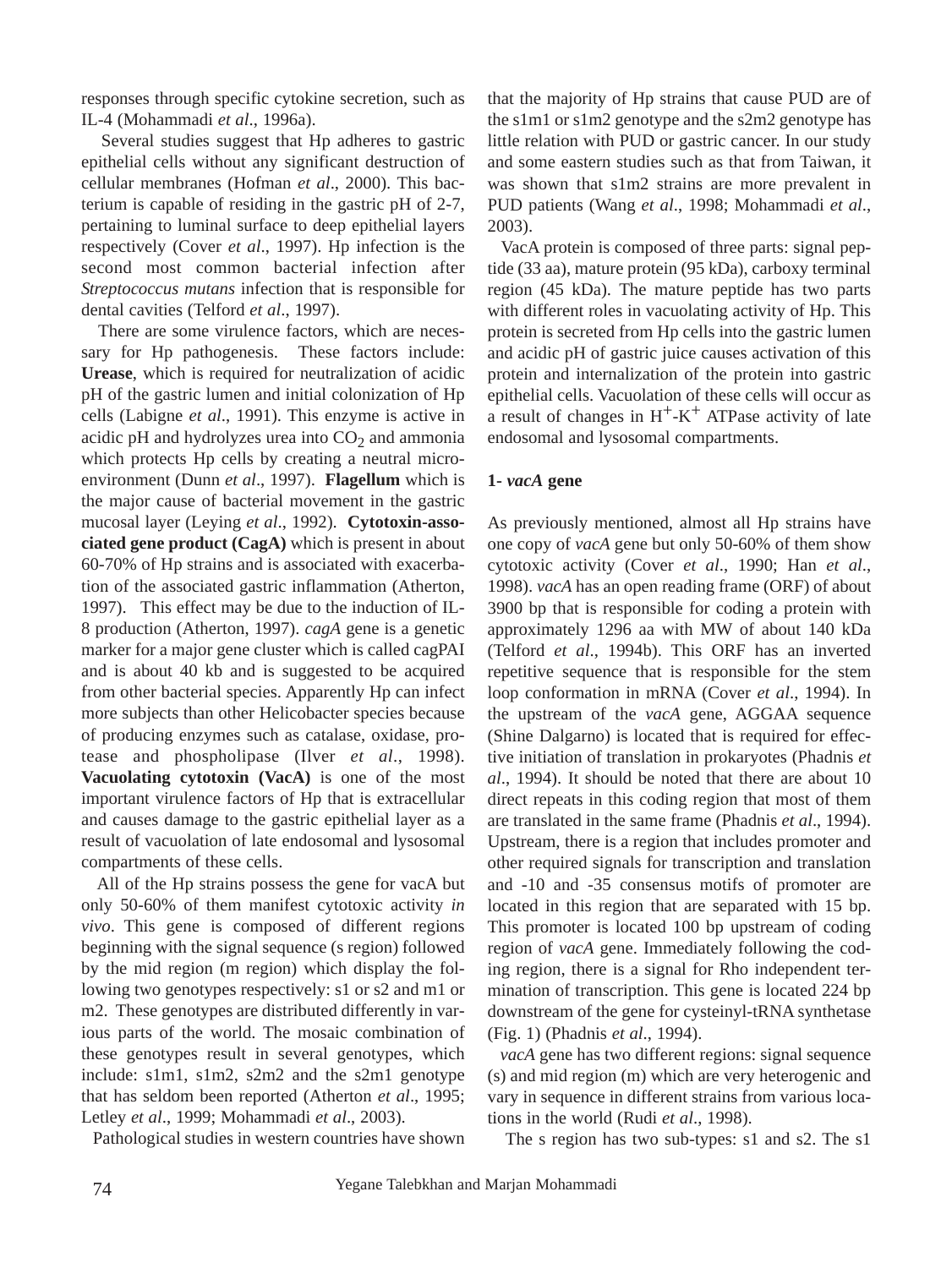

**Figure 1. Schematic view of vacA gene and different parts of this ORF from an s1m1 strain of Hp.**

type is associated with the presence of *cagA* gene, *in vitro* cytotoxic activity and gastric and duodenal ulcers (PUD & DUD) (Han *et al*., 1998; Rudi *et al*., 1998). The difference between these two types is related to small insertions of 24 bp in the s2 type. Thus it seems as the s2 type does not have effective secretion of cytotoxin through bacterial plasma membrane (Rudi *et al*., 1998). The s1 region has been divided into two types of alleles: s1a and s1b, of which s1a is more prevalent than s1b or s2 (Han *et al.,* 1998). In many pathogenesis studies, most of Hp isolates from patients with PUD history are s1 and most of them are *cagA*-positive and *iceA*-positive, that are stronger pathogens and have lower density than s2m2 Tox-negative strains (Atherton *et al*., 1995; Evans *et al*., 1998; Han *et al*., 1998; van Doorn *et al*., 1998, 2000). These studies were performed in western countries such as Germany, Portugal, Brazil and USA. Recently a new subtype has been found in eastern Asia, which is called s1c and is rarely found in other parts of the world (van Doorn *et al*., 2000).

The m region has two subtypes: m1 and m2. The m2 subtype has a 23 aa insert with a ATP/GTP binding motif which is not present in Tox+ (m1) strains (van Doorn *et al.,* 2000). But prevalence of m1 is commonly similar to m2 and little relation has been found between the m type and presence of *cagA* or occurrence of PUD (Han *et al.,* 1998; van Doorn *et al.,* 2000). However, we have reported that the majority of the Iranian Hp strains to be of the m2 genotype and this study showed that in our country, most of PUD samples are s1m2 instead of s1m1(Mohammadi *et al.,* 2003).

There are different combinations of s and m subtypes producing the following genotypes: s1m1, s1m2, s2m2

and the s2m1 type has yet to be detected in western countries (Atherton *et al.,* 1995). But we (Mohammadi *et al.,* 2003) and an African group (Letley *et al.,* 1999) have reported this genotype in some of the studied strains that is not represented in PUD group but is found in NUD group. The absence or low occurrence of s2m1 genotype may suggest that strains with this genotype have a selective disorder or lack viability (Rudi *et al.,* 1998).

#### **2- VacA protein**

VacA is the only toxic protein which is produced and released by Hp (Galmiche *et al.,* 2000) and it is an extracellular toxin (Phadnis *et al.,* 1994). The precursor of this protein has no homology to other reported proteins in the GenBank (Phadnis *et al.,* 1994) but it is similar to some exoproteins such as IgA protease types that are produced by *Neisseriae* and *Haemophilus* species (Schmitt and Hass, 1994).

VacA is produced as a 139 kDa precursor that releases a 90 kDa mature peptide out of the cell and a 45 kDa C-terminal fragment will be retained with bacterial cell wall that consists of two fragments with MW of 33 and 12 kDa (Telford *et al.,* 1994a) and it suggests that this fragment directs transport of the protein through the membrane (Telford *et al.,* 1994b).

The 90 kDa monomer forms oligomers with MW of up to 1000 kDa in bacterial culture media or *in vivo* conditions (Cover and Blaser, 1992; Pai *et al.,* 2000). Each oligomer consists of 6 or 7 copies of 90 kDa monomer (Lupetti *et al.,* 1996), and converts to monomeric forms under denaturing conditions, during SDS-PAGE (Lupetti *et al.,* 1996). In the bacterial supernatant the mature peptide (90 kDa) will be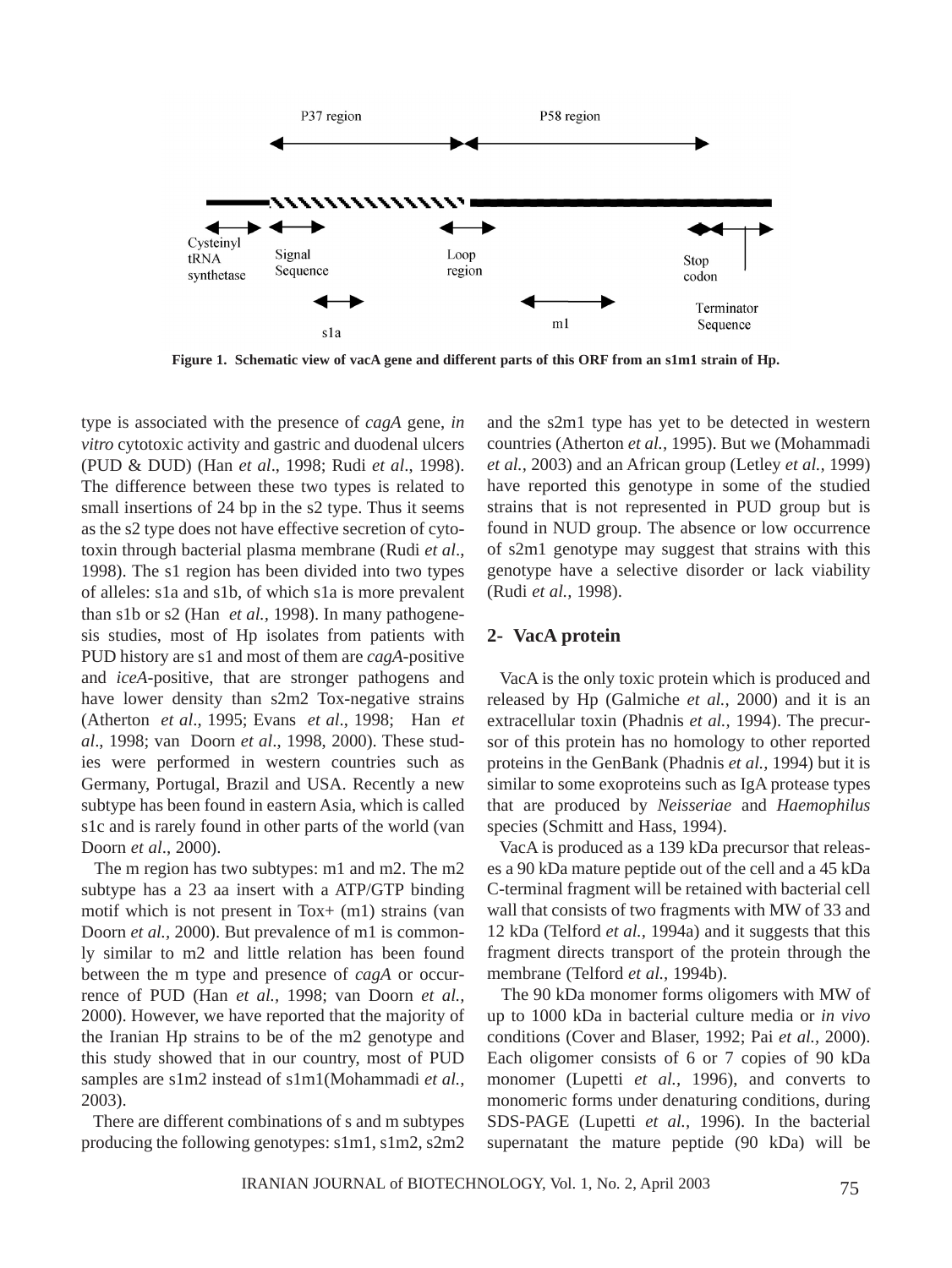

**Figure 2. Schematic view of VacA protein, which represents its precursor and different fragments that are created during its passage through Hp plasma membrane.**

processed mostly after alanine (at position 352) which is located in a hydrophilic region that forms a flexible loop in the protein, containing 46 amino acids (Telford *et al.,* 1994b; Manetti *et al.,* 1995) and results in the Nterminal 37 kDa and C-terminal 58 kDa fragments. Following cleavage, these two fragments remain associated with non-covalent interactions (Telford *et al.,* 1994b; Manetti *et al.,* 1995; Lupetti *et al.,* 1996; Galmiche *et al.,* 2000). According to Telford *et al.* (1994b) the mature protein has a terminal signal peptide with 33 amino acid residues that is most likely responsible for trans-membrane secretion of the protein (Fig. 2).

As mentioned above, each oligomer consists of 6 or 7 copies of 90 kDa monomers and nearly 70% of oligomeric, wild types of the toxin have heptameric radial symmetry and in mutant forms of VacA, hexameric forms are prevalent (Fig. 3) (Lupetti *et al.,* 1996). These hexameric molecules have a deletion in amino acids of loop region and this deletion causes the two subunits come closer and favors the formation of hexameric molecules.

Oligomerization is a transient state for hiding hydrophobic regions in a protein that are required for membrane interaction of the molecule (Molinari *et al.,* 1998). Mature peptide has about 850 aa but not all of the C-terminal amino acids of the p58 are required for vacuolation. Upon N and C terminal truncation it was found that C-terminally truncated molecule with 422 aa (amino acid 1 to 422) is the smallest fragment that can induce vacuolation in HeLa cells but non of the Nterminal truncated forms of VacA are able to induce vacuolation in the cytosol and more importantly deletion of 17 aa from the N-terminus of this protein (following signal peptide), destroys vacuolation activity. On the other hand, N-terminus of VacA protein is necessary for intracellular vacuolation (de Bernard *et al.,* 1998; Ye *et al.,* 1999).

In electronic micrographs, VacA oligomer appears flower-shaped and consists of two parts (Lupetti *et al.,* 1996; Cover *et al.,* 1997); large lobes like flower petals and ring structure toward the center of the molecule. In VacA protein, there are two cystein residues that likely have a role in secretion of *vacA* gene product, and are 7 or 11 aa apart (Cover *et al.,* 1994). Expected isoelectric pH (pI) of the 90 kDa mature VacA protein is 9.1, whereas the observed pI for this protein is 6.1 (Cover and Blaser, 1992). VacA protein is found in three forms (Molinari *et al.,* 1998):

1. Natural oligomeric structure that consists of 12 VacA monomers that are associated with non-covalent forces.

2. At pH lower than 5, oligomers dissociate to monomers and represent hydrophobic regions that are necessary for effective insertion into lipid bilayers.

3. Under neutralization, the structure of VacA changes by monomers forming into oligomers with different physical and structural properties.

Native VacA has low but detectable activity and with treatment at pH lower than 5, the activity may increase which is associated with conformational changes in the molecule (de Bernard *et al.,* 1995). This form of activation with acidic pH is related to the development of surface hydrophobicity that enables the toxin for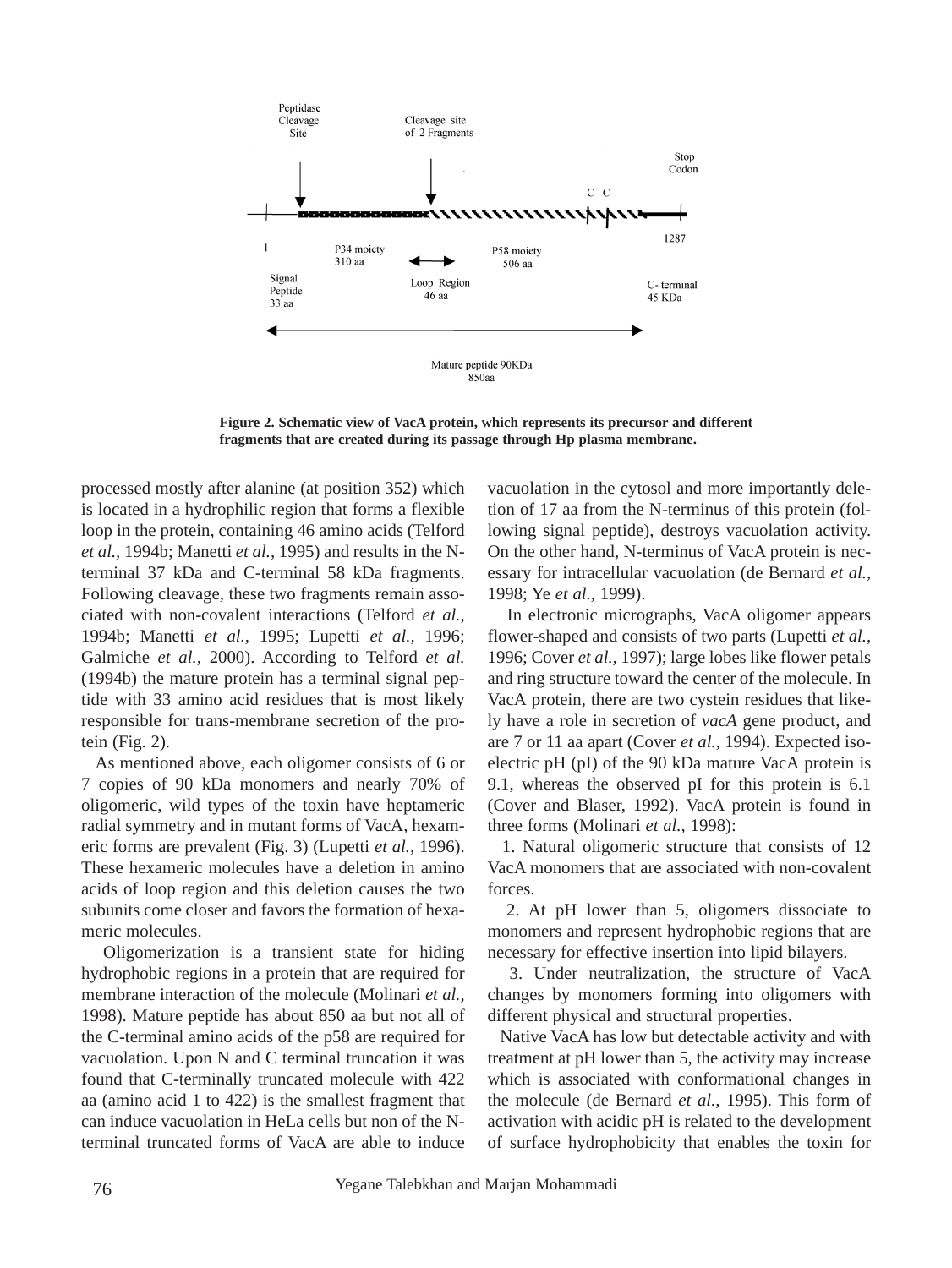

**Figure 3. Electron micrographs from VacA heptamer (A) and hexameric (B) oligomers, (Lupetti** *et al.***, 1996).** 

deep penetration into the lipid bilayers. Membrane insertion is a critical stage in the intoxication process of peptic toxins that have intracellular targets, because this involves in transport of their catalytic domains into the cytosol (Molinari *et al.,* 1998).

Incubation of VacA with epithelial cells at differing temperatures for 10 minutes has shown that the activity of this protein is stable in temperatures up to 55ºC but higher temperatures induce significant activity reduction (Yahiro *et al.,* 1997). N-terminal segment of the protein mostly consists of hydrophobic amino acids with no charge and a PI of about 5.83 (Cover and Blaser, 1992).

Unusual stability of Hp in low pH environment and the significant induction of activity upon treatment with acidic pH, are two specific characteristics of this protein that matches the acidic environment of the stomach (Molinari *et al.,* 1998).

This toxin has a slow rate of internalization requiring 2 to 3 hours, which has not yet been reported for other toxins (Garner and Cover, 1996) and this slow internalization is a temperature related process (Garner and Cover, 1996).

VacA protein purified from Hp culture supernatant is actually inactive, and treatment with acidic pH (below 5) causes conformational changes in the molecule that is associated with induction of vacuolating activity (de Bernard *et al.,* 1995).

## **3 - VacA function**

#### *3-1 Binding and vacuolation*

Cleavage of oligomers at low pH does not inactivate the toxin but changes the conformation and will result in the exposure of hydrophobic regions, interaction with hydrocarbonic chains of membrane phospholipids. Hydrophilic regions can form channels by which the active moiety of VacA enters the cytosol (Lupetti *et al.,* 1996). Therefore, acidic pH enables the toxin for internalization into the cytosol. It seems that amino acid sequence of p58 is responsible in binding of VacA to different cell lines (Garner and Cover, 1996) but this binding is not sufficient for successful internalization of VacA, and it is proposed that aminoterminal p37 is also required for internalization (Reyrat *et al.,* 1999). On the other hand, it has been demonstrated that p37 domain plays an important role in channel formation (Ye *et al.,* 1999). Toxin can bind to a cell surface glycoprotein (250 kDa) that is called P250 and is a receptor for Tyrosin Phosphatase (RPTPß) (de Bernard *et al.,* 1995; Yahiro *et al.,* 1999). Subsequently it enters the cytosol of gastric epithelial cells through endocytosis and will be located in membrane of acidic compartments such as late endosomes and results in channel formation in endosomal membrane (Tombola *et al.,* 1999b). These are anion-specific trans-membrane channels (Tombola *et al.,* 1999a; de Bernard *et al.,* 2000). This increases penetration of anions such as  $HCO<sup>3-</sup>$  and  $Cl<sup>-</sup>$  from cytosol to endosomal lumen and results in depolarization of cell membrane and higher activity of Vacuolar-ATPase (influx of H<sup>+</sup> and Cl) and accumulation of weak bases such as ammonium ions in the lumen of endosomes. This penetration causes increase of osmotic pressure in these compartments yielding influx of water and thus swelling of these organelles will take place (Garner and Cover, 1996; Tombola *et al.,* 1999a, 1999b) and large vacuoles will be formed. These vacuoles have Rab7 and V-H-ATPase that are characteristics of late endosomal compartments (Molinari *et al.,* 1997,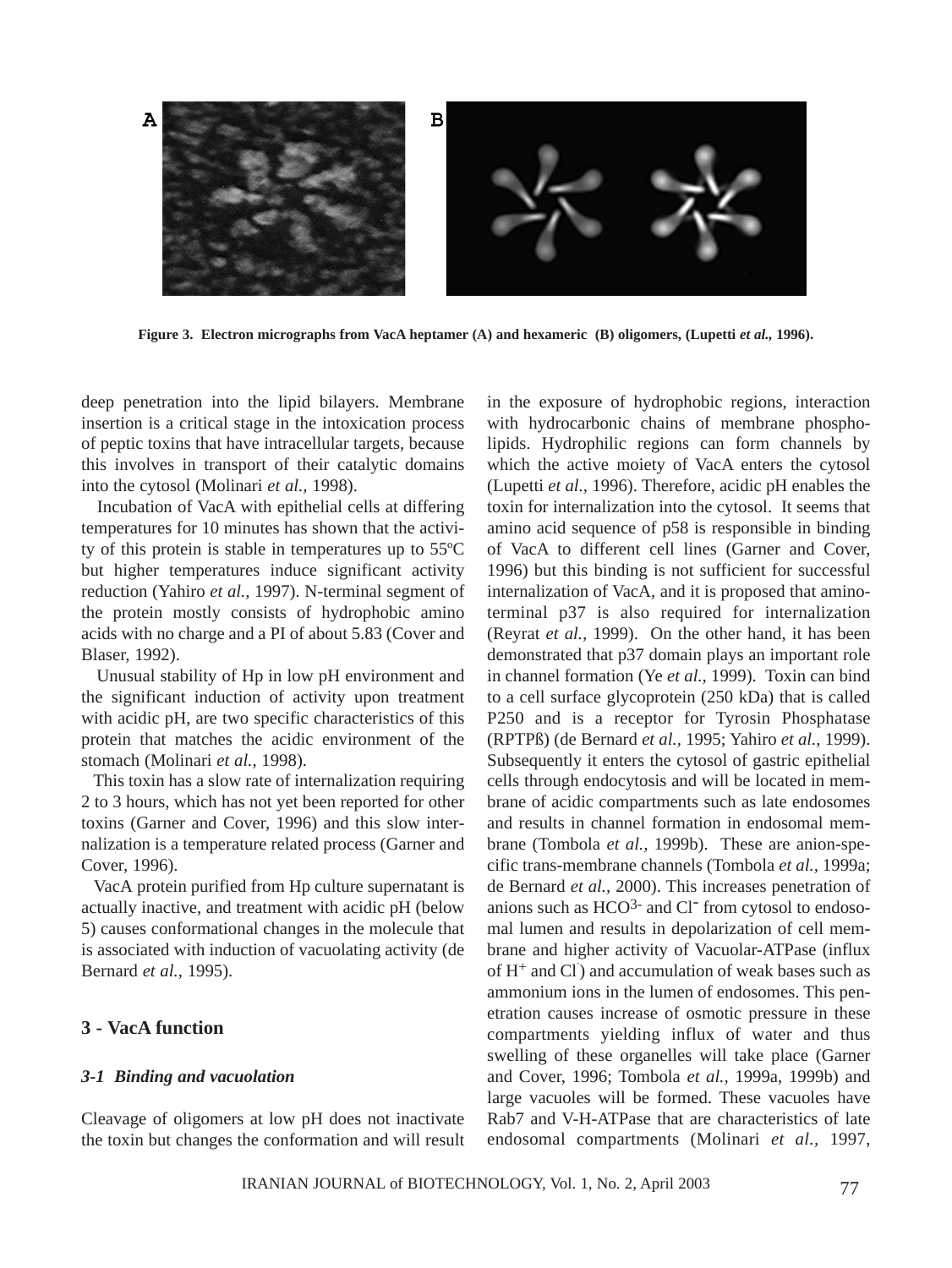reviewed by Papini *et al.,* 2001). Thus, VacA interferes with the controlling processes of late endosomal structures and their cycling to lysosomes or golgi apparatus (Telford *et al.,* 1994a).

## *3-2 Induction of apoptosis*

Intracellular expression of *vacA*, induces apoptosis and has been shown that p37 is the active moiety in this process (Galmiche *et al.,* 2000). The two known biochemical events in apoptosis procedure are release of cytochrome c from mitochondria into the cytosol and activation of Caspase 3. Cellular death has most likely a critical role in the appearance of atrophic gastritis, a pre-neoplastic condition. Therefore, VacA may play a role in carcinogenesis of Hp (Shirin and Moss, 1998; Galmiche *et al.,* 2000).

# *3-3 Blocking antigen presentation*

VacA interferes with B-cell antigen presentation via inhibition of maturation and processing of antigens (Satin *et al.,* 1997). Furthermore, it seems that VacA inhibits T cell proliferation, reducing immune responses in gastric mucosal level and permitting the colonization of pathogenic strains of Hp (Molinari *et al.,* 1997).

# *3-4 Cellular damage*

Several lines of evidence suggest that VacA causes cellular damage in gastric mucosal layers; intragastric administration of purified toxin to mice results in gastric epithelial damages and mucosal erosions (Telford *et al.,* 1994b); experimental infection of mice with  $Tox<sup>+</sup>$  strains of Hp result in peptic ulcers and epithelial vacuolation whereas infection with Tox<sup>-</sup> strains does not (Marchetti *et al.,* 1995); peptic ulcer is commonly observed in patients infected with cytotoxic strains of Hp (Atherton *et al.,* 1995).

It is noteworthy to mention that VacA will be extremely activated at pH 1.5-6 without being affected by this range of pH. At pH 2 this protein is resistant to pepsin digestion. Some of VacA molecules that are released from Hp and are activated in the gastric juice can pass through pylorus and cause vacuolation of duodenal epithelial cells before digestion with intestinal proteases that protect other parts of intestinal lumen. Such processes can cause duodenal ulcers without

# actual presence of Hp (de Bernard *et al.,* 1995). *3-5 Transepithelial electrical resistance reduction*

When VacA is added to the apical layer of gastric epithelial cells, it decreases the Transepithelial Electrical Resistance (TER) which indicates the degree of sealing and through this state, permeability to small molecules and ions such as pyruvate,  $Ni<sup>2+</sup>$ and  $Fe<sup>3+</sup>$  that are necessary for the survival of Hp will be increased.

Thus, one of the important roles of VacA is increasing permeability of mucusal layers that is seemingly required for Hp nutrition and maintenance in the stomach (Papini *et al.,* 1998).

# **4- Concluding Remarks**

Several studies have been performed investigating various molecular and cellular aspects of VacA. Due to the critical roles of Hp cytotoxin in the pathogenesis of this bacterium, it is recommended as a strong vaccine candidate against Hp infection with applications in therapeutic and preventive approaches. Native VacA does not seem like an appropriate immunogen due to its pathological effects on host cells. However, a genetically detoxified or recombinant form of this protein can be used for this purpose. According to the studies about VacA binding and toxic activity, different parts of this protein have been identified and attempts are being made to use recombinant partial sequences or truncated forms for applications in therapeutic approaches such as a cocktail of Hp antigens as a complex vaccine, or in diagnostic ELISA or western blotting kits. Previous studies have shown that intragastric administration of Hp antigens, and particularly its cytotoxin, urease and the recombinant form of VacA into mice, induces protective immunity against reinfection (Mohammadi *et al.,* 1996b; Ghiara *et al.,* 1997; Lanzavecchia and Bellon, 1998). On the other hand, the vast heterogeneity present in *vacA* gene and protein sequences from Hp strains from various geographical locations, re-emphasize the need for using local strains as the source for the afore-mentioned recombinant proteins to match with the local infecting strains in the two aspects of "detection" and "prevention". In accordance, the authors have amplified the *vacA* gene (related to mature peptide~90 kDa) from a local (Iranian) Hp strain, which has subsequently been cloned and sequenced. Complete sequencing confirmed the extreme heterogeneity for the *vacA* gene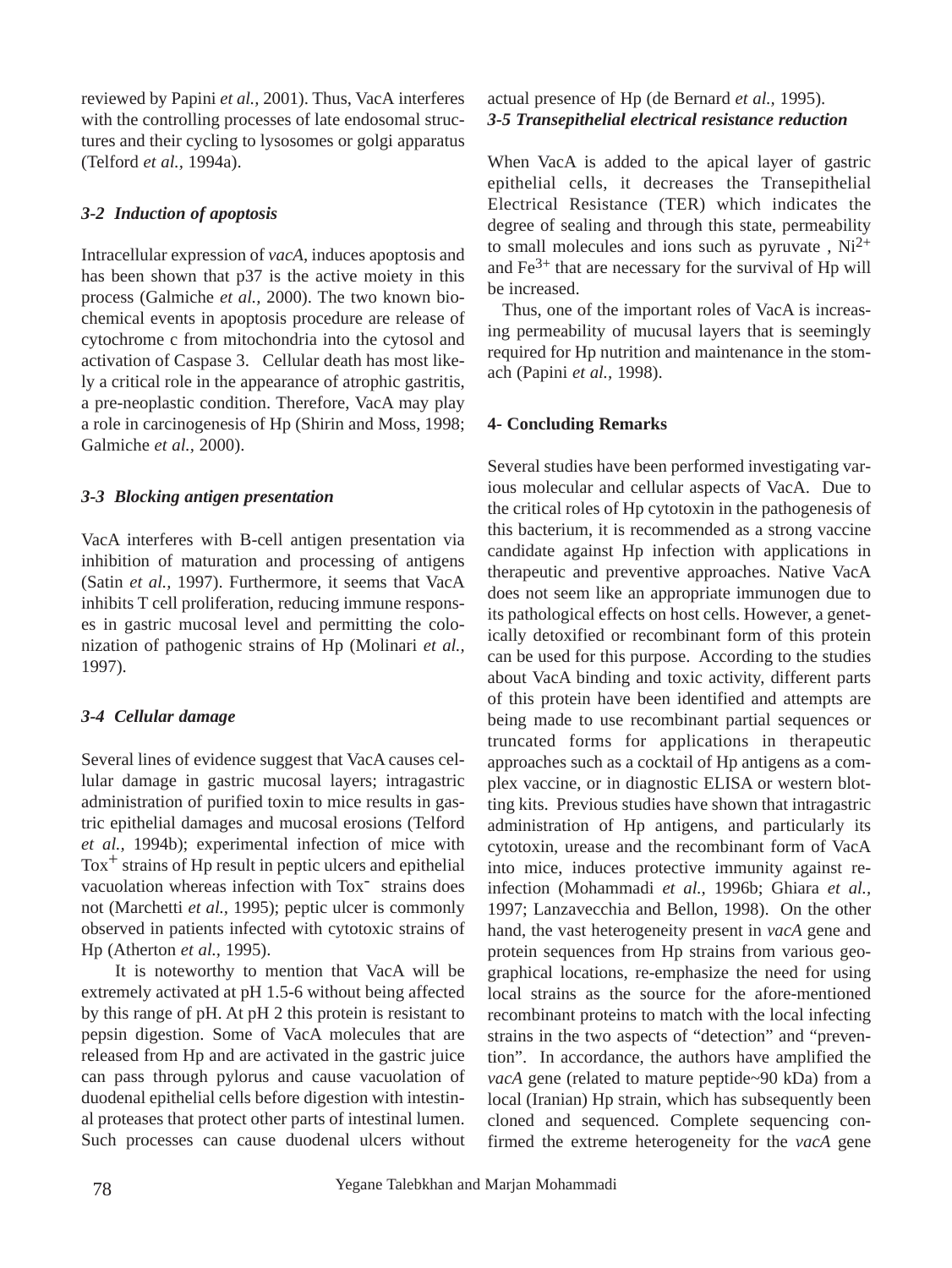between Iranian and western strains (GenBank accession number=AY232454). This protein is presently being expressed and purified for future diagnostic and vaccine trials.

#### **References**

- Atherton J. (1997) The clinical relevance of strain types of *Helicobacter pylori*. *Gut.* 40: 701- 3.
- Atherton JC, Cao P, Peck RM, Murali J, Tummuru KR, Blaser MJ, Cover TL. (1995) Mosaicism in vacuolating cytotoxin alleles of *Helicobacter pylori*. *J Biol Chem.* 270 (30): 17771- 17777.
- Cave DR. (1999) *Helicobacter pylori*: Epidemiology and pathogenesis. *Current Medicine,* 1: 249- 254.
- Covacci A, Telford JL, del Giudice G, Parsonnet J, Rappuoli R. (1999) *Helicobacter pylori* virulence and genetic geography. *Science,* 284: 1328- 1333.
- Cover TL, Blaser MJ. (1992) Purification and characterization of the vacuolating toxin from *Helicobacter pylori*. *J Biol Chem.* 267 (15): 10570- 10575.
- Cover TL, Dooley CP, Blaser M. (1990) Characterization of and human serologic response to proteins in *Helicobacter pylori* broth culture supernatants with vacuolating activity. *Infect Immun.* 58(3): 603- 610.
- Cover TL, Hanson PI, Heuser J. (1997) Acid–induced dissociation of *VacA*, the *Helicobacter pylori* vacuolating cytotoxin , reveals its pattern of assembly. *J Cell Biol.* 138 (4): 759- 769.
- Cover TL, Tummuru MKR, Cao P, Thompson SA, Blaser M. (1994) Divergence of genetic sequences for the vacuolating cytotoxin among *Helicobacter pylori* strains. *J Biol Chem.* 269 (14): 10566- 10573.
- de Bernard M, Burroni D, Papini E, Rappuoli R, Telford JL, Montecucco C. (1998) Identification of the *Helicobacter pylori VacA* toxin domain active in the cell cytosol. *Infect Immun.* 66 (12): 6014- 6016.
- de Bernard M, Moschioni M, Napolitani G, Rappuoli R, Montecucco C. (2000) The *VacA* toxin of *Helicobacter pylori* identifies a new intermediate filament- interacting protein. *The EMBO J.* 19 (1): 48- 56.
- de Bernard M, Papini E, de Filippis V, Gottardi E, Telford JL, Manetti R, Fontana A, Rappuoli R, Montecucco C. (1995) Low pH activates the vacuolating toxin of *Helicobacter pylori*, which becomes acid and pepsin resistant. *J Biol Chem.* 270 (41): 23937-23940.
- Dunn BE, Cohen H, Blaser MJ. (1997) *Helicobacter pylori*. *Clin Microbiol Rev.* 10: 720- 41.
- Evans DG, Queiroz DMM, Mendes EN, Evans DJ. (1998) Nov: *Helicobacter pylori cagA* status and s and m alleles of *vacA* in isolates from individuals with a variety of *Helicobacter pylori*- associated gastric diseases. *J Clin Microbiol.* 36 (11): 3435- 3437.
- Galmiche A, Rassow J, Doye A, Cagnol S, Chambard JC, Contamin S, de Thillot V, Just I, Ricci V, Solcia E, van Obberghen E, Boquet P. (2000) The N- terminal 34 kDa fragment of *Helicobacter pylori* vacuolating cytotoxin targets mitochondria and induces *Cytochrome c* release. *The EMBO J.* 19 (23): 6361- 6370.
- Garner JA, Cover, TL. (1996) Binding and internalization of the *Helicobacter pylori* vacuolating cytotoxin by epithelial cells. *Infect Immun.* 64 (10): 4197- 4203.
- Ghiara P, Rossi M, Marchetti M, Di Tommaso A, Vindigni C, Ciampolini F, Covacci A, Telford JL, De Magistris MT, Pizza M, Rappuoli R, Del Giudice G. (1999) Therapeutic intragastric vaccination against *Helicobacter pylori* in mice eradicates an otherwise chronic infection and confers protection against reinfection. *Infect Immun.* 65 (12): 4996-5002.
- Han SR, Schreiber HJ, Bhakdi S, Loos M. (1998) *vacA* genotypes and genetic diversity in clinical isolates of *Helicobacter pylori*. *Clin Diag Lab Immunol.* 5 (2): 139- 145.
- Hofman V, Ricci V, Galmiche A, Brest P, Auberger P, Rossi B, Boquet P, Hofman P. (2000) Effects of *Helicobacter pylori* on polymorphonuclear leukocyte migration across polarized T84 epithelial cell monolayers: Role of vacuolating toxin *VacA* and cag Pathogenicity Island. *Infect Immun.* 68 (9): 5225- 5233.
- Ilver D, Arnquist A, Ogren J, Frick IM, Kersulyte D, Incecik ET, Berg DE, Covvaci A, Boren T. (1998) *Helicobacter pylori* adhesion binding fucosylated histo-blood group antigens revealed by retagging. *Science,* 279: 73- 77.
- Labigne A, Cussac V, Courcoux, P. (1991) Shuttle cloning and nucleotide sequences of *Helicobacter pylori* genes responsible for urease activity. *J Bacteriol.* 173: 1920- 31.
- Lanzavecchia S, Bellon PL. (1998) Three- dimensional reconstruction of metal replicas of the *Helicobacter pylori* vacuolating cytotoxin. *J Struct Biol.* 121: 9- 8.
- Letley DP, Lastovica A, Louw JA, Hawkey CJ, Atherton JC. (1999) Allelic diversity of the *Helicobacter pylori* vacuolating cytotoxin gene in South Africa: Rarity of the *vacA* s1a genotype and natural occurrence of an s2/m1 allele. *J Clin Microbiol.* 37: 1203- 1205.
- *Helicobacter pylori* infection that mimics human diseae. *Science,* 267: 1655- 1658.
- Mohammadi M, Nedrud J, Redline R, Lycke N, Czinn S. (1997) Murine CD4 T-cell response to Helicobacter infection:TH1 cells enhance gastritis and TH2 cells reduce bacterial load. *Gastroenterol.* 113 (6): 848-1857.
- Mohammadi M, Oghalaie A, Mohajerani N, Massarrat S, Nasiri M, Bennedsen M, Colding H, Andersen LP. (2003) Prevalence of *Helicobacter pylori* vacuolating cytotoxin and its allelic mosaicism as a predictive marker for Iranian dyspeptic patients. *Bull Soc Pathol Exot.* 96 (1): 3-5.
- Mohammadi M, Redline R, Nedrud J, Czinn S. (1996a)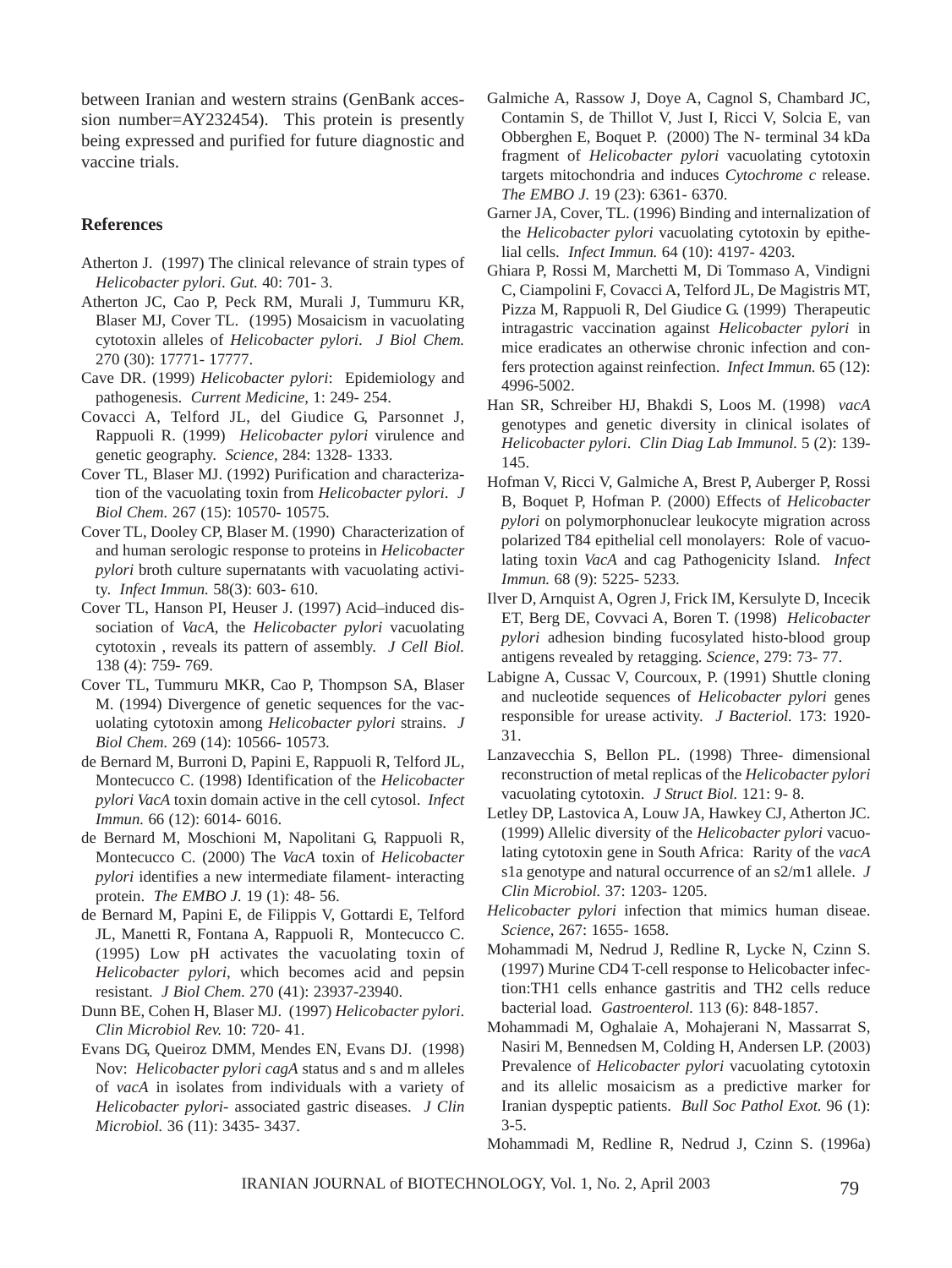Helicobacter specific cell mediated immune responses display a predominant Th1 phenotype and promote a delayed-type hypersensitivity response in the stomach of mice. *J Immunol.* 156 (12): 4729-4738.

- Mohammadi M, Redline R, Nedrud J, Czinn S. (1996b) Role of the host in pathogenesis of Helicobacter-associated gastritis: *H. felis* infection of inbred and congenic mouse strains. *Infect Immun.* 64 (1): 238-245.
- Molinari M, Galli C, de Bernard M, Norais N, Ruysschaert JM, Rappuoli R, Montecucco C. (1998) The acid activation of *Helicobacter pylori* toxin *VacA*: Structural and membrane binding studies. *Biochem Biophys Res Commun.* 248: 334- 340.
- Molinari M, Galli C, Norais N, Telford JL, Rappuoli R, Luzio JP, Montecucco C. (1997) Vacuoles induced by *Helicobacter pylori* toxin contain both late endosomal and lysosomal markers. *J Biol Chem.* 272 (40): 25339- 25344.
- Nedrud J, Mohammadi M, Blanchard T, Redline R, Czinn S (1998) Th1/Th2 lymphocyte responses in Helicobacter infections. In *Helicobacter pylori*. Kluwer Academic Publishers: 101-109.
- Pai R, Sasaki E, Tarnawski As (2000) *Helicobacter pylori* vacuolating cytotoxin (*VacA*) alters cytoskeleton-associated proteins and interferes with re-epithelialization of wounded gastric epithelial monolayers. *Cell Biol Int.* 24 (5): 291- 301.
- Papini E, Satin B, Norais N, de Bernard M, Telford JL, Rappuoli R, Montecucco C (1998) Selective increase of the permeability of polarized epithelial cell monolaers by *Helicobacter pylori* vacuolating toxin. *J Clin Invest,* 102 (4): 813- 820.
- Papini E, Zoratti M, Cover TL (2001) Insearch of the *Helicobacter pylori VacA* mechanism of action. *Toxicon* 39: 1757- 67.
- Phadnis SH, Ilver D, Janzon L, Normark S, Westblom T (1994) Phatological significance and molecular characterization of the vacuolating toxin gene of *Helicobacter pylori*. *Infect Immun.* 62 (5): 1557- 1565.
- Reyrat JM, Lanzavecchia S, Lupetti P, de Bernard M, Pagliaccia C, Pelicic V, Charrel M, Ulivieri C, Norais N, Ji X, Cabiaaux V, Papini E, Rappuoli R, Telford JL (1999) 3D imaging of the 58kDa cell binding subunit of the *Helicobacter pylori* cytotoxin. *J Mol Biol.* 290: 459- 70.
- Rudi J, Kolb C, Maiwald M, Kuck D, Sieg A, Galle PR, Stremmel W (1998) Diversity of *Helicobacter pylori vacA* and *cagA* genes and relationship to *VacA* and *CagA* protein expression, cytotoxin production, and associated diseases. *J Clin Microbiol,* 36 (4): 944- 948.
- Satin B, Norais N, Telford JL, Rappuoli R, Murgia M, Montecucco, C., and Papini, E (1997) Effects of *Helicobacter pylori* vacuolating toxin on maturation and extracellular release of Procathepsin D and on epidermal growth factor degradation. *J Biol Chem.* 272 (40): 25022-

25028.

- Schmitt W, Hass R (1994) Genetic analysis of the *Helicobacter pylori* vacuolating cytotoxin: Structural similarities with the IgA *protease* type of exported protein. *Mol Microbiol,* 12 (2): 307- 319.
- Shirin H, Moss SF. (1998) *Helicobacter pylori* induced apoptosis. *Gut.* 43: 592- 594.
- Telford JL, Covvaci A, Ghiara P, Montecucco C, Rappuoli R (1994a) Unravelling the pathogenic role of *Helicobacter pylori* in peptic ulcer: Potential new therapies and vaccines. *Trends Biotech.* 12: 420- 426.
- Telford JL, Covacci A, Rappuoli R, Ghiara P (1997) Immunobiology of *Helicobacter pylori* infection. *Curr Opin Immunol.* 9: 498- 503.
- Telford JL, Ghiara P, Dell'Orco M, Comanducci M, Burroni D, Bugnoli M, Tecce MF, Censini S, Covacci A, Xiang Z, Papini E, Montecucco C, Parente L, Rappuoli R (1994b) Gene structure of the *Helicobacter pylori* cytotoxin and evidence of its key role in gastric disease. *J Exp Med.* 179: 1653- 1658.
- Tombola F, Carlesso C, Szabo I, de Bernard M, Reyrat JM, Telford JL, Rappuoli R, Montecucco C, Papini E, Zoratti M (1999a) *Helicobacter pylori* vacuolating toxin forms anion- selective channels in planar lipid bilayers: Possible implications for the mechanism of cellular vacuolation. *Biophys J.* 76: 1401- 1409.
- Tombola F, Oregna F, Brutsche S, Szabo I, Del Giudico G, Rappuoli R, Montecucco C, Papini E, Zoratti M (1999b) Inhibition of the vacuolating and anion channel activities of the *VacA* toxin of *Helicobacter pylori*. *FEBS Lett.* 460: 221- 225.
- van Doorn LJ, Figueiredo C, Rossau R, Jannes G, van Asbroeck, M, Sousa JC, Carneiro F, Quint WGV (1998) Typing of *Helicobacter pylori vacA* gene and detection of *cagA* gene by PCR and reverse hybridization. *J Clin Microbiol.* 36 (5) 1271- 1276.
- van Doorn LJ, Henskens Y, Nouhan N, Verschuuren A, Vreede R, Herbink P, Ponjee G, van Krimpen K, Blankenburg R, Scherpenisse J, Quint W (2000) The efficacy of laboratory diagnosis of *Helicobacter pylori* infections in Gastric biopsy specimens is related to bacterial density and *vacA*, *cagA*, and *iceA* genotypes. *J Clin Microbiol.* 38 (1), 13- 17.
- Wang HJ, Kuo CH, Yeh AM, Chang PCL, Wang WC (1998) Vacuolating toxin production in clinical isolates of *Helicobacter pylori* with different *vacA* genotypes. *J Infect Dis.* 178: 207- 212.
- Warren JB, Marshall B (1983) Unidentified curved bacilli on gastric epithelium in active chronic gastritis. *The Lancet,* 1273- 1275.
- Yahiro K, Niidome T, Hatakeyama T, Aoyagi H, Kurazono H, Padilla PI, Wada A, Hirayama T (1997) *Helicobacter pylori* vacuolating cytotoxin binds to the 140-kDa protein in human gastric cancer cell lines, AZ-521 and AGS. *Biochem Biophys Res Commun.* 238, 629- 632.